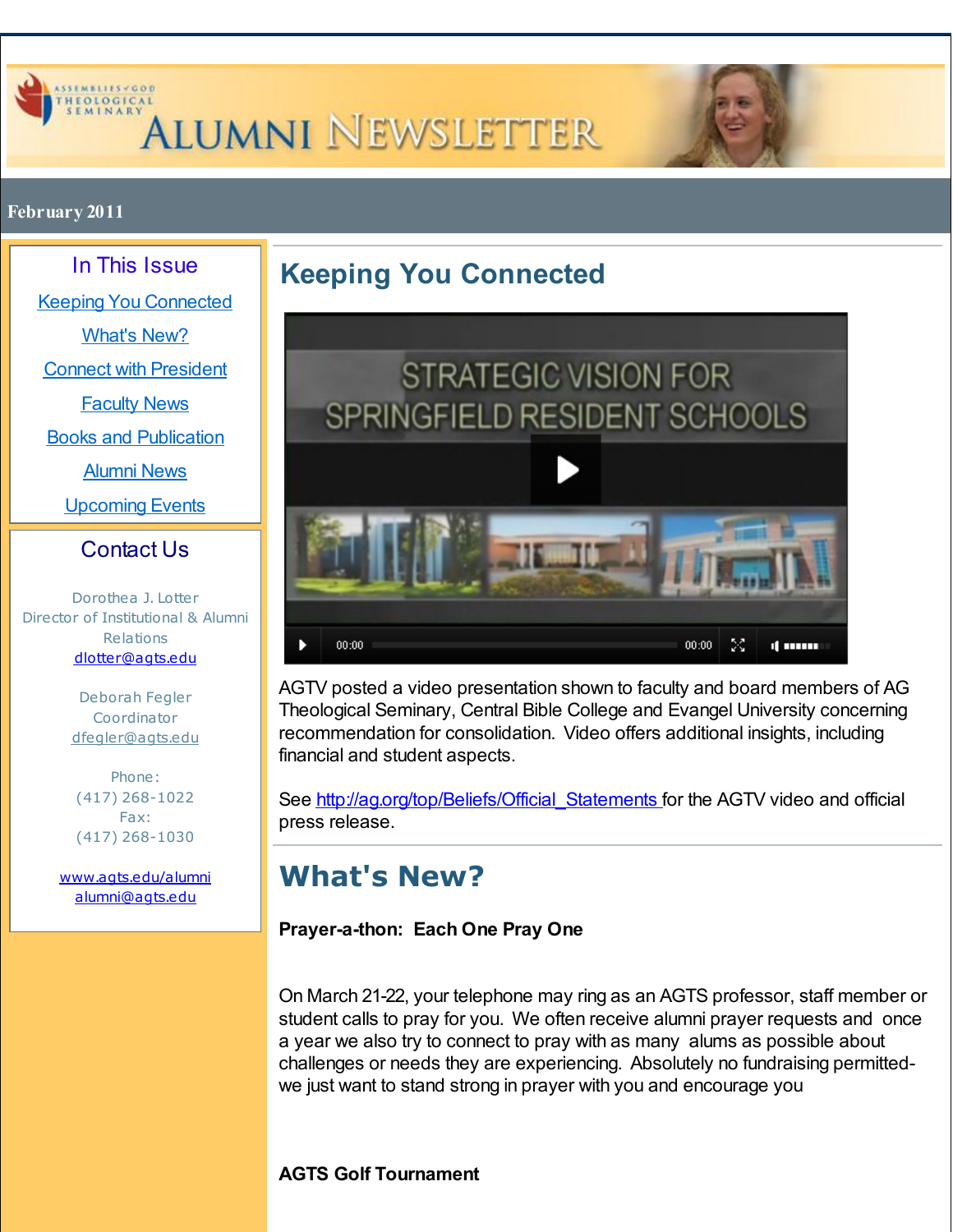Plan now to participate in the *"4 th Annual AGTS Golf Tournament"* on Thursday, April 28, at 10 a.m., at the Deer Lake Golf Course in Springfield, MO.All proceeds go toward student scholarships. Great prizes and fellowship! Special price for AGTS alumni is \$65.

For details, contact Mary Miramonti *[development@agts.edu](mailto:development@agts.edu)* or go to [www.agts.edu/](http://r20.rs6.net/tn.jsp?f=001QVlCFRYFguq0hh746rHSlkoTM1SCdzv0FX_89uce5HEr0TU3bp3nfF6_7GyV4_b0soHDni-OklsGdqBbXbJjagayep97nN0bDbyREInvaO0jnnULS6ntuzkk_nQjov4Q-dhKQprHVRdY7t2Vnz3ULJjQy18eAf7zbo_5CI6XviQ=&c=&ch=) for information or to register online.

#### **Connect with President Klaus**



Dr.Byron Klaus recently awarded the newest AGTS "Pillar of the Faith" honor to Rev. Fulton Buntain who pastored churches for 60 years, including 40 years at First AG Life Center in Tacoma, WA. He was nominated by the church who established an endowment of \$25,000 in his name at the Assemblies of God Theological Seminary.

The **[Pillars](http://r20.rs6.net/tn.jsp?f=001QVlCFRYFguq0hh746rHSlkoTM1SCdzv0FX_89uce5HEr0TU3bp3nfFLnugYRjPXwQ3QxmogBtOkqzEhUy1qJI3CcPl6cjq30BcBkX5n_zC1Ngvplwrzw2b9RNq9kfGMYvCJoUPn69FECA0fXD-D04VypLgDDEVl_KYABmQA6ofKeuwxqPGFUEwGuy6b_rb5fKEHEhgtVDgvLI8M-zE0JlQ==&c=&ch=) of the Faith initiative is a symbolic and meaningful way to honor persons** who have dedicated the majority of their lives to significant full-time ministry in the AG now or posthumously.

Watch *Inspiring Life* hosted by **Dr. Wayde** and Rosalyn **Goodall** ('03) on the TCT Network. Dr.Klaus will be interviewed on March 13 and 20.



*Inspiring Life schedule for DirecTV* Sundays at 8:30 a.m. CT Thursdays at 4:30 p.m. CT

(TCT Network is available locally via satellite on Direct TV, Channel 377 or on Sky Angel, Channel 133.

### **Faculty News**

**Society for Pentecostal Studies** - March 10-12



The 40<sup>th</sup> Annual Meeting of the Society for Pentecostal Studies will be held in Memphis, TN. The following AGTS faculty will attend: President Byron Klaus, **Jim Hernando**, Anita Koeshall (presenter), **Warren and Annette Newberry**, **Lois Olena**, Jim Railey, **Valerie Rance** (presenter), **DeLonn Rance** (Missions Interest Group Leader), and Charlie Self.

**Dr. Roger Cotton** ('78) will chair a session of the Central States Regional Meeting of the Society of Biblical Literature in St. Louis, MO in March.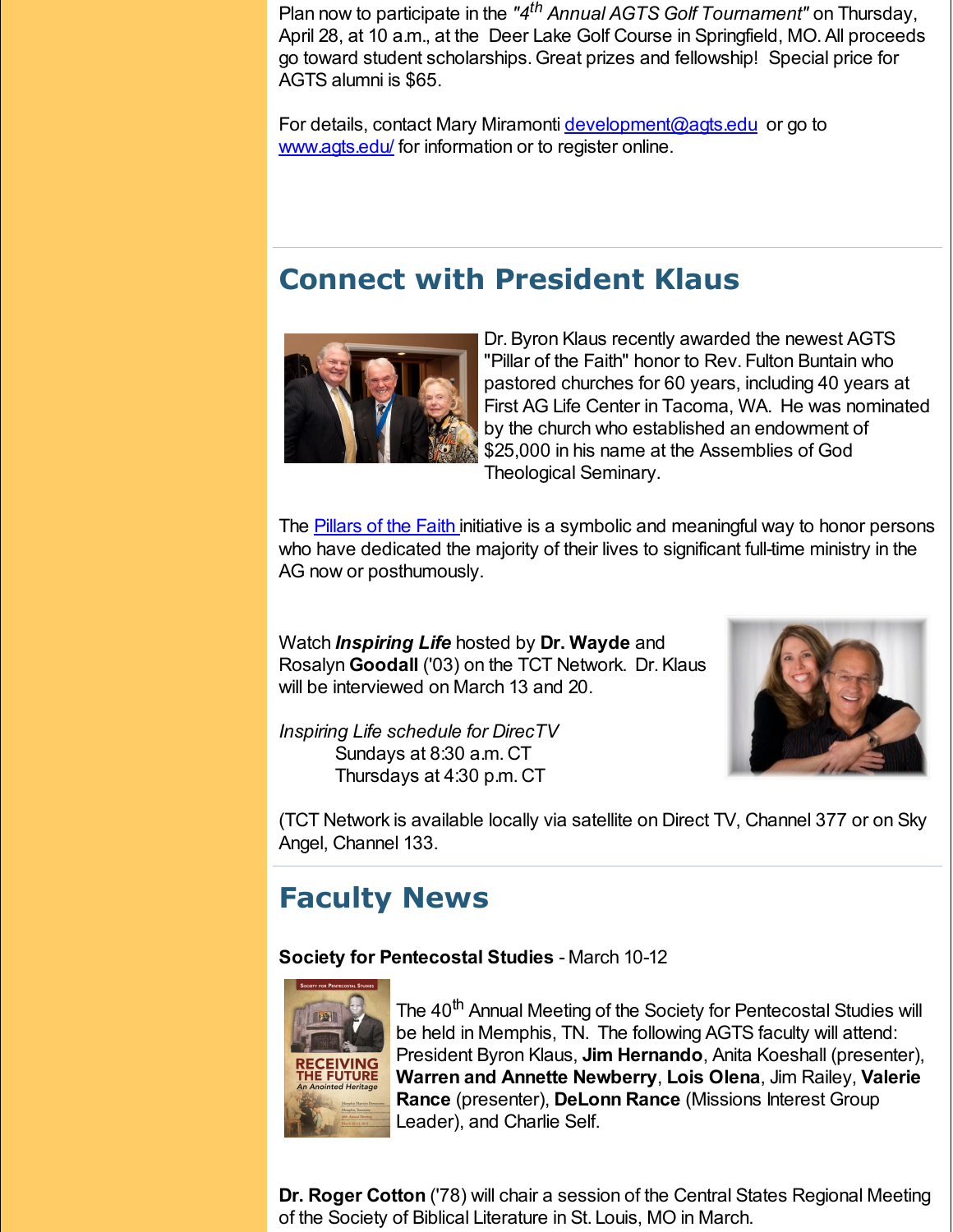**Dr. Debbie Gill** ('78/'79) will be part of "A Leadership Consultation" meeting convened by the Mission America Coalition (U.S. Lausanne Committee) in Orlando, FL in April.

**Dr. Mark Hausfeld**('83) will speak at the following events:

| March 10-12 | Royal Rangers National Conference, Dallas, TX                                                     |
|-------------|---------------------------------------------------------------------------------------------------|
| March 20-21 | Missions convention at Emmanuel Christian Center, St. Paul, MN                                    |
| March 25-27 | Missions convention at LifePoint Church (formerly Cornerstone Worship<br>Center), Clarksville, TN |

In March, **Dr. Jim Hernando** ('78) will travel to Nicaragua with **Bill Parks** ('09) and a team from his church in Indiana. He will be teaching principles of biblical interpretation in multiple locations, including Managua, the capital city.

**Dr. Lois Olena** ('06) is leading an eight-week Sunday school class with **Dr. Mike Tenneson** ('91) on "Creation Care" at Evangel Temple in Springfield, MO.

Dr. Charlie Self is serving as interim pastor and minister for four Sundays at Maranatha Worship Center in Wichita, KS.

### **Books and Publications**

**Developing Effective Leaders...Building Healthy Churches & Ministries**:An Interdependence Model for Mission: Alliance between the Oregon Ministry Network and the Malawi Assemblies of God by **Dr. Boyd Powers** ('96/'08)



The confluence of three streams-the success of the modern missionary movement, the pervasiveness of globalization, and the latent potential of the interdependent body of Christindicate that advancing the mission of God in the twenty first century calls for new ways of thinking and doing mission. This project demonstrated that these three existing conditions afford the Church the opportunity to employ international ministry partnerships as a means of engaging the whole Church in the mission of God for the whole world.

Published by WCIU Press as part of the EMS Dissertation Series, the book can be accessed through the WCIU Press website:

[http://www.wciupress.org/index.php/books/](http://r20.rs6.net/tn.jsp?f=001QVlCFRYFguq0hh746rHSlkoTM1SCdzv0FX_89uce5HEr0TU3bp3nfNVEudcKuc7Wnl_pTCcaJgOIwGhgVJKHzFkURND8niJt3hokdltr9iJOc6s9-555xkP42xQUj4sNHQtf0JoZgwrs_Vaugl8sTzBRA9PFU_N2NjTa3aA7ZFNEZ10z0YhIlKBpF06Q5-CmvWzSO6XVfps=&c=&ch=)**.** Boyd serves as assistant lead pastor for administration & missions, Oregon Ministry Network.

Top of [Page](#page-0-1)

### **Alumni News**



**Ken** and Marianne **Barickman** ('87) are AGWM missionaries serving in Belgium. They will move to Pennsylvania in June to begin a year of teaching missions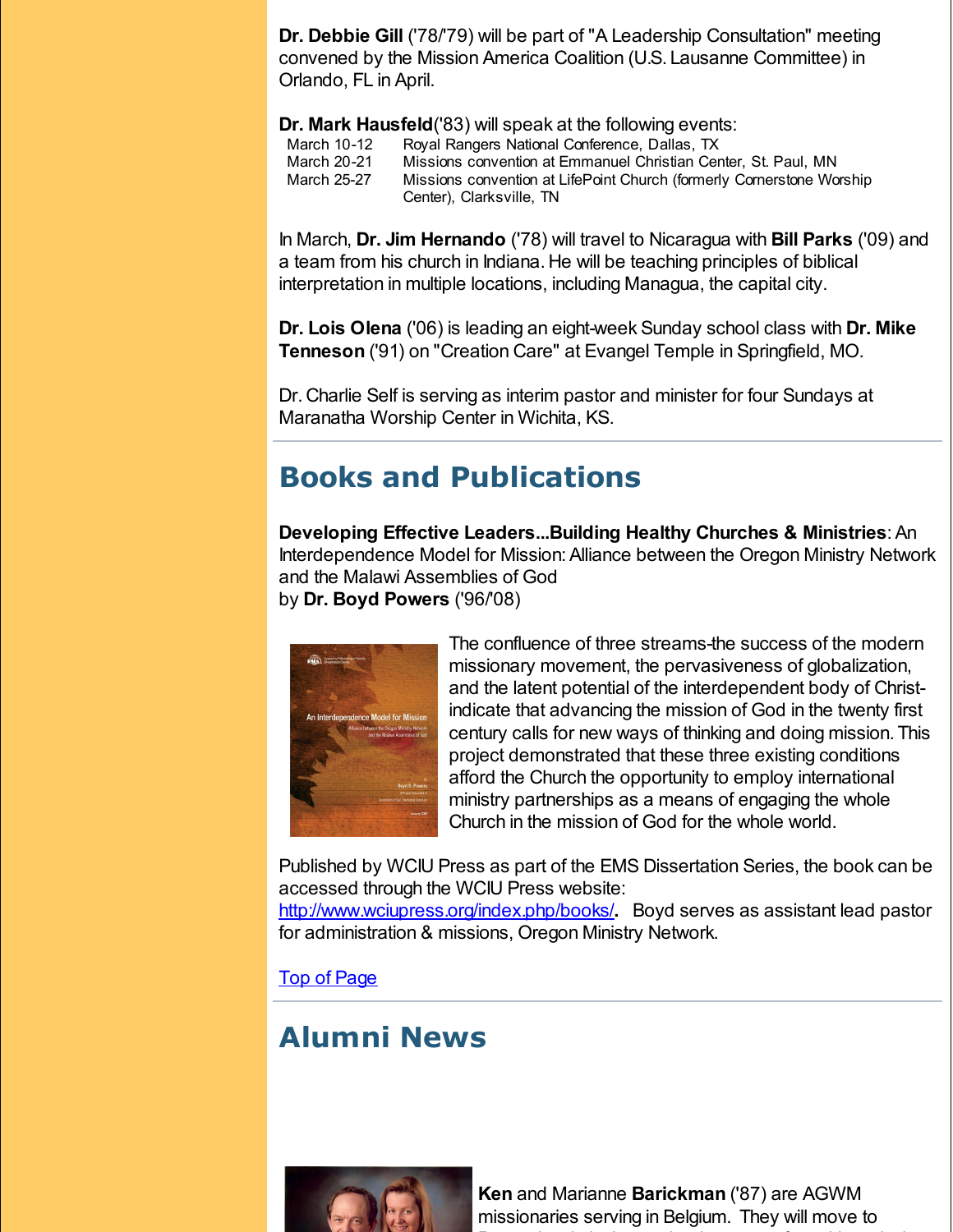

Pennsylvania in June to begin a year of teaching missions at Valley Forge Christian College.

**David Epps** ('00) recently completed 21 years of service as chaplain for the Peachtree City Police Department (Georgia). He has also served as a chaplain for the Atlanta Division of the FBI, the Senoia Police Department,

and the Fayette County Sheriff's Office.



Kelvin and **Heather-Gail Belfon** ('04) welcomed Elyana Karien (Kah REEN) on December 5, 2010.

**Monty and Cara Galloway** (both '05) are involved in ministry at Southridge [Community](http://r20.rs6.net/tn.jsp?f=001QVlCFRYFguq0hh746rHSlkoTM1SCdzv0FX_89uce5HEr0TU3bp3nfNVEudcKuc7W3TcQvbjXz0D8_UAoj3hxKZnp1O3v0YCdGWq_ziAdvulAf2RdB5h4HvSuAX0vzKaTxoVxDXoZXCjJQB3nYVnUu_3putlVOVw5kCmwPVYaY7eTc-G6rLo2OOt8D_PMcJZZfaE5nI_a6XutyyQWqSB0mnRZ9A923OM_bSECW0MfTMNbCwwbKi6GXpAkL3QXdt3CUuntwpZqis8P6cpwL4QWejqczrOSxer4LxrLoVqFACw=&c=&ch=) Church in Spokane, WA. Monty preaches about once a month and Cara helps with the kids' ministry.



**Blaine and Heather Lee** (both '05) welcomed Ellie Joy Lee on January 21, 2011.

**Bill** and Joan **Kruger** ('07) are intercultural missionary associates serving at American Indian College. After three years of teaching and ministering full time at AIC, they have taken a leave of absence, to raise personal funds for support. They plan to return to the college by Fall of 2011.

**Dan Kitinoja** ('09) completed a Th.M. in Biblical Studies at the Southern Baptist Theological Seminary. He is pursuing a Ph.D. in Family Ministry at the same seminary. He serves as minister of youth and activities at First Baptist Hermitage in Hermitage, MO.

**Brian Nelmes** ('09) has accepted the position as pastor of two churches, one in Boissevain, MB Canada and the other in Belmont, MB Canada. Both churches are part of the Pentecostal Assemblies of God Canada.





**Jodi Detrick** ('10) was appointed the new chairperson of the Network for Women in Ministry (NWM). She succeeds **Dr. Beth Grant** ('79), who served for 10 years. Along with being an NWM committee member since 2007, Detrick is an accomplished and sought-after author and speaker and is known for her gift of encouragement.

#### **Send Us Your News!**

We want to hear from you! Send your latest news and photos for possible publication in the *Alumni E-Newsletter* and/or *Rapport*. Email your news and photos to [alumni@agts.edu](mailto:alumni@agts.edu).